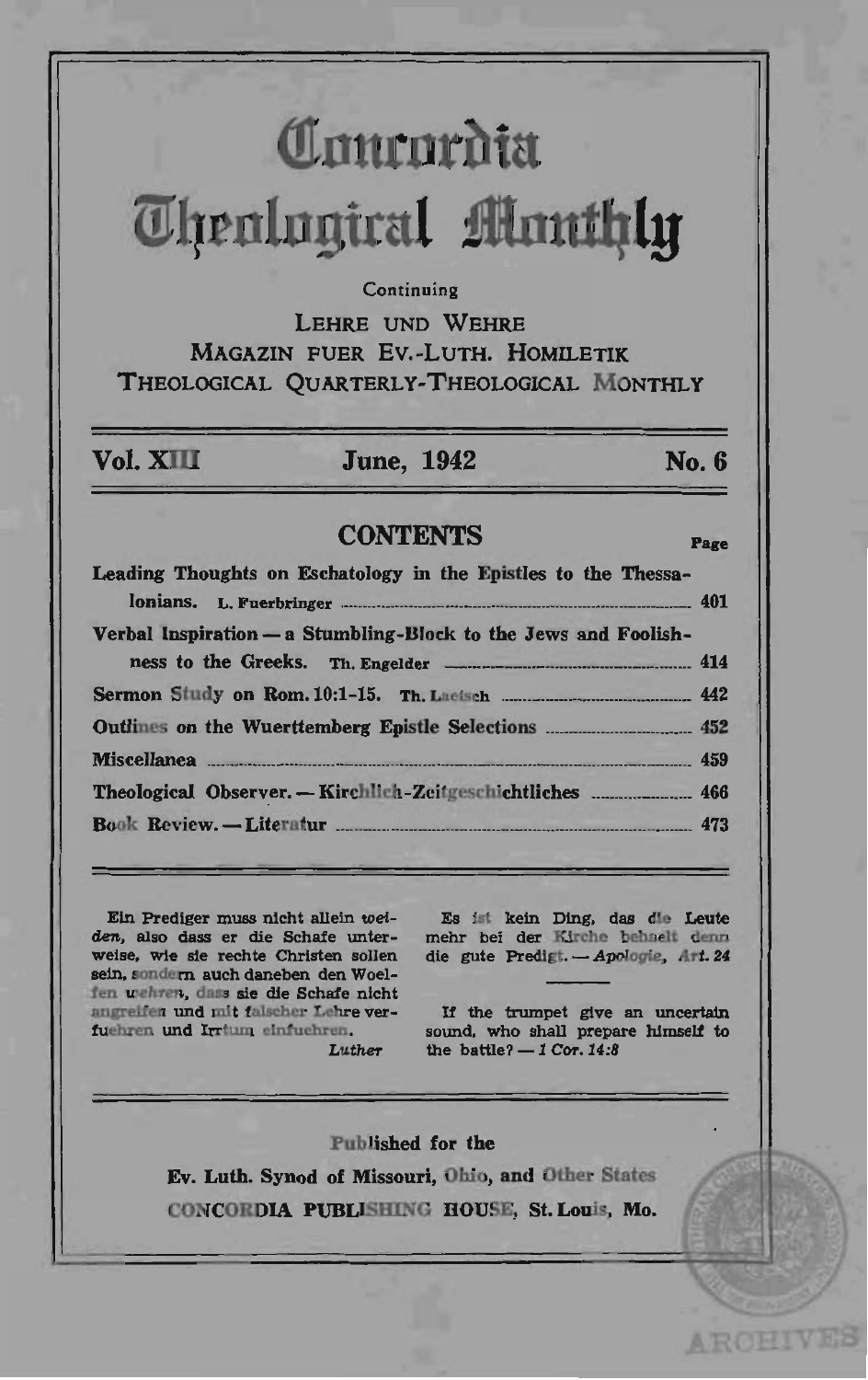## *Concordia*

## *Theological Monthly*

| Vol. XIII | <b>JUNE, 1942</b> | No. 6 |
|-----------|-------------------|-------|
|           |                   |       |

### Leading Thoughts on Eschatology in the Epistles to the Thessalonians

#### IV

In the two previous articles of this series we have treated the section 2 Thess. 2: 3-12, in which Paul points out that, although the day of judgment will come suddenly, it will not come before the great falling away and the Antichrist will have made his appearance, and in which the apostle also describes in greater detail the nature and activities of Antichrist. This section has been the subject of much controversy. Moreover, the very fact that many will not recognize the Antichrist and will be deceived by him is an important factor in the "deceivableness of unrighteousness" and "strong delusion" to which the apostle refers, vv.9-11. For these reasons we should like to go into this matter more thoroughly. We shall briefly discuss the various interpretations and point out on the basis of history that our Confessions are right in recognizing the Roman Pope as the Antichrist foretold in Scripture, when, for example, the appendix to the Smalcald Articles, "Of the Power and Primacy of the Pope," states: "The marks (all the vices) of the Antichrist plainly agree with the kingdom of the Pope and his adherents," basing that declaration primarily on 2 Thess. 2 *(Triglotta,* p. 515). Lengthy dissertations and entire books have been written on this section of Scripture, and in commentaries we often find a special excursus in which the various views are recorded and discussed. Eadie devotes forty pages to such an excursus *(A Commentary on the Greek Text* of *the Epistles* of *Paul* to *the Thessalonians,* pp. 329-370: ''The Man of Sin"). Likewise Wohlenberg *(Kommentar zum Neuen Testament .* .. herausgegeben von Dr. Theo. Zahn. - Der erste und zweite Thessalonicherbrief ausgelegt von Lic. G. Wohlenberg, pp.170-214: Exkurs zu 2 Thess. 2, 3-8). The discussion centers chiefly around the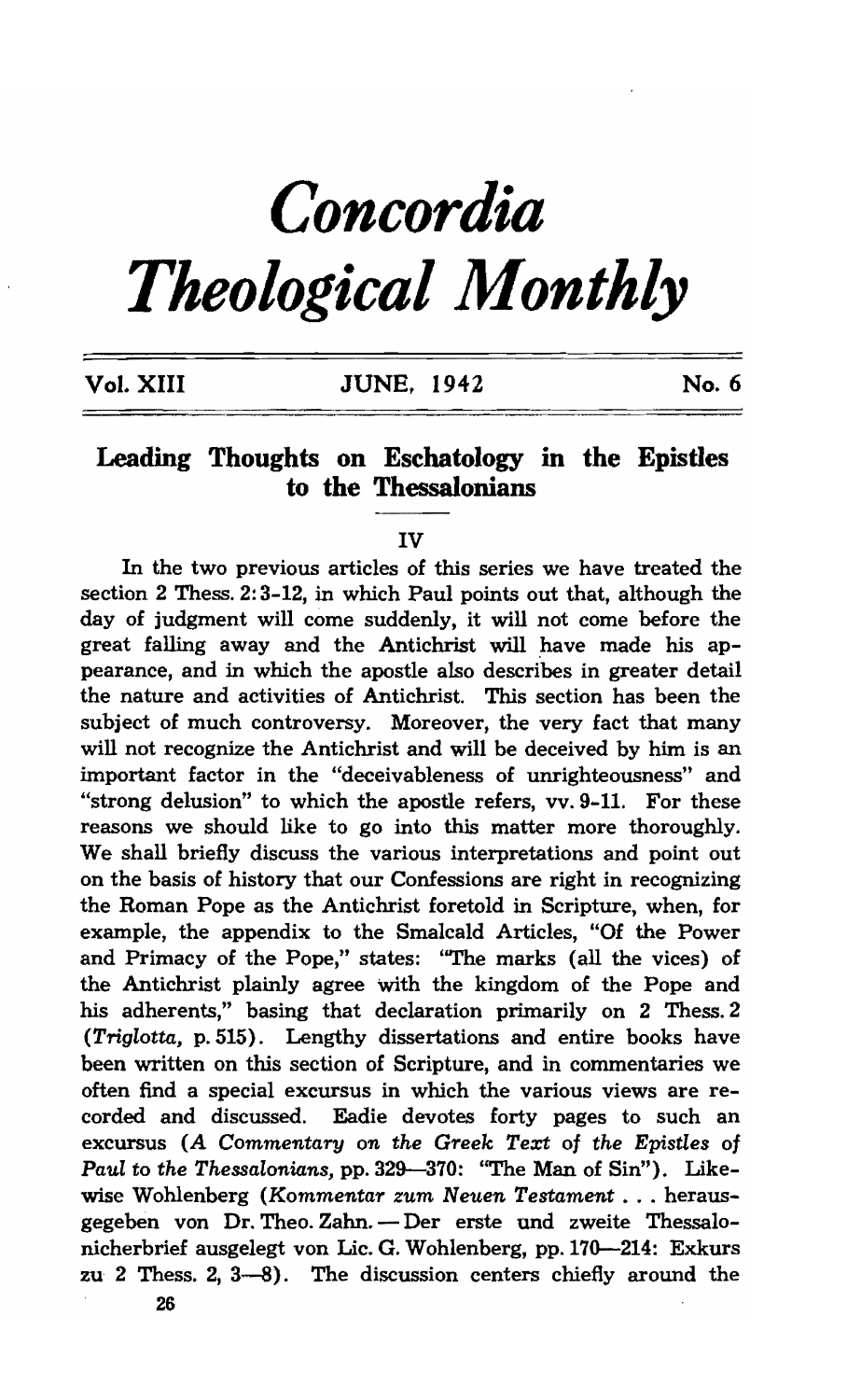question who the man of sin and the son of perdition is and, linked up with that question, who the "who now letteth" is. It would lead us too far afield to mention and refute all of the views expressed, but the chief ones must be considered. We shall then the more certainly find and establish the correct interpretation. In analyzing the various interpretations we shall make special use of the excellent treatise by the younger Philippi (Ferdinand Philippi, *Die biblische* und *ki'1'chliche Leh'1'e vom Antichrist.* Guetersloh, 1877).

If we proceed historically, we shall find four distinct interpretations: 1. The interpretation of the Church Fathers; 2. the interpretation of the Reformation era; 3. the historical view; 4. the chiliastic view.

We shall begin with the view held by the Church Fathers as it appears in the writings of Irenaeus, Tertullian, Chrysostom, Cyrill of Jerusalem, Augustine, Theodoret, Theodore of Mopsvestia, Hippolytus (who wrote a dissertation on De *Anti-Christo),* Lactantius, Origen, Ephraem the Syrian. While they differ greatly in details, there is essential agreement among them in that a personal Antichrist will appear before the return of Christ; in him all the characteristics will appear that are mentioned in the section of Scripture under discussion. Some of them think chiefly of some temporal ruler, others of an archheretic and false Messiah or false prophet. They are agreed that the Antichrist is still in the future and that he is an individual. However, Augustine already takes cognizance of a collective interpretation, that the term Antichrist refers not only to the godless prince, but includes the whole number of his adherents, the body of which he is to be the head. Already prior to that time the well-known legend about Nero had originated, that Nero, the bitter enemy and bloodthirsty persecutor of the Christians, had not died, but had only withdrawn to reappear in the course of time as the Antichrist (Nero redivivus.)

A second view is that held during the Reformation era, the development of which began as early as the eleventh century. According to this view the Antichrist prophesied in Scripture is a collective person, the term designating the PapacY. This view is found already among the so-called forerunners of the Reformation, the Waldensians, the Wyclifites and Hussites, also, as it would seem, by the fiery Savonarola of Florence and by the burlesque German popular preacher Geiler von Kaisersberg. Wyclif wrote a tract "De Christo et Adversario Suo Antichristo," in which on the basis of manifest and generally known facts he proves the Pope to be the Antichrist. Only a short time before his death he cried out: "Up! let us fight against this Antichrist!" Above all, however, Luther sponsored, vindicated, and defended this interpretation. Chiefly through his Smalcald Articles the doctrine that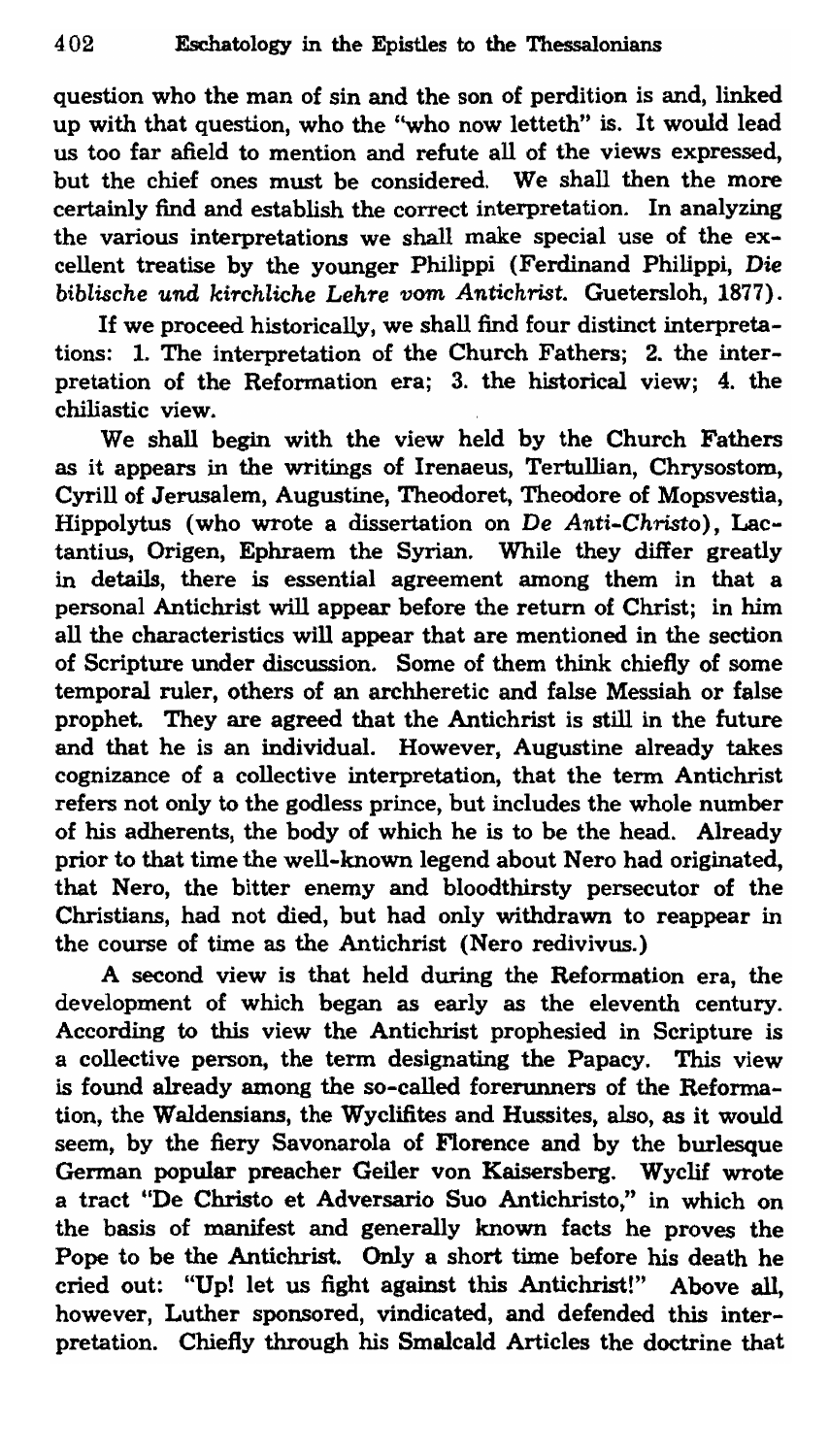the Pope is the *7'eal* Antichrist has found a place in the Confessions of the Lutheran Church. Similarly Melanchthon expresses himself in the Apology to the Augsburg Confession, as is evidenced by the index in anyone of the various editions of the symbolic writings. To my knowledge, all Lutheran theologians of the 16th and 17th centuries without exception follow in Luther's footsteps. This view of the Reformation era is subsequently found in the writings of Bugenhagen, Flacius, Hunnius, Lucas and Andreas Osiander, Balduin, Erasmus Schmid, Quistorp, Calov, Wolf, Spener, Joachim Lange, Bengel, to mention only the leading exegetes of our Church. All regard the Pope, and not some specific Pope but the Papacy as an institution, to be the man of sin and the son of perdition. Bengel writes: "Thesis manet irrefragabilis, id est, evidens et certa." According to this interpretation Paul's description of Antichrist refers not to one individual but to a collective person. Paul portrays "non modo individuum aliquem hominem, sed *seriem* aut *8'Uccessionem* hominum in eodem gradu et nomine constitutorum." (Not merely some one individual person, but a series or succession of men occupying the same position and bearing the same name.)

This same interpretation concerning the Papacy is found among the leaders of the Reformed Church: Zwingli, Calvin, Beza, and others.

The Westminster Confession of Faith of the Presbyterian Church states in chap. 25, as quoted in Hovey's *American* Com*mentary on the New Testament:* ''There is no other Head of the Church but the Lord Jesus Christ, nor can the Pope of Rome in any sense be head thereof but is that Antichrist, that man of sin and son of perdition that exalteth himself in the Church against Christ and all that is called God" *(Commentary on the Epistles* to *the Thessalonians* by W. A. Stevens, V, 92).

Even several rationalists, such as Michaelis and Engelhardt, have shared that interpretation, and also a number of modern exegetes accept the concepts as collective, although they do not apply them to the Papacy. We call attention to Nitzsch, who thinks of atheism as it will in the course of time be publicly acknowledged as an authoritative power, Schneckenburger, who remarks: ''The Antichrist is Paul's way of personifying wickedness," and Hengstenberg. Otherwise, as far as we know on the basis of printed publications, but very few outside the church bodies affiliated with us still maintain this interpretation of the Reformation era. Noteworthy exceptions are F.A. Philippi in his *Kirchliche Glaubens*lehre and his son Ferdinand in the work referred to above, p. 402. In his comprehensive work, Vol. 6, pp. 148-240, the older Philippi inserted a "Brief Interpretation of Revelation." In it he remarks: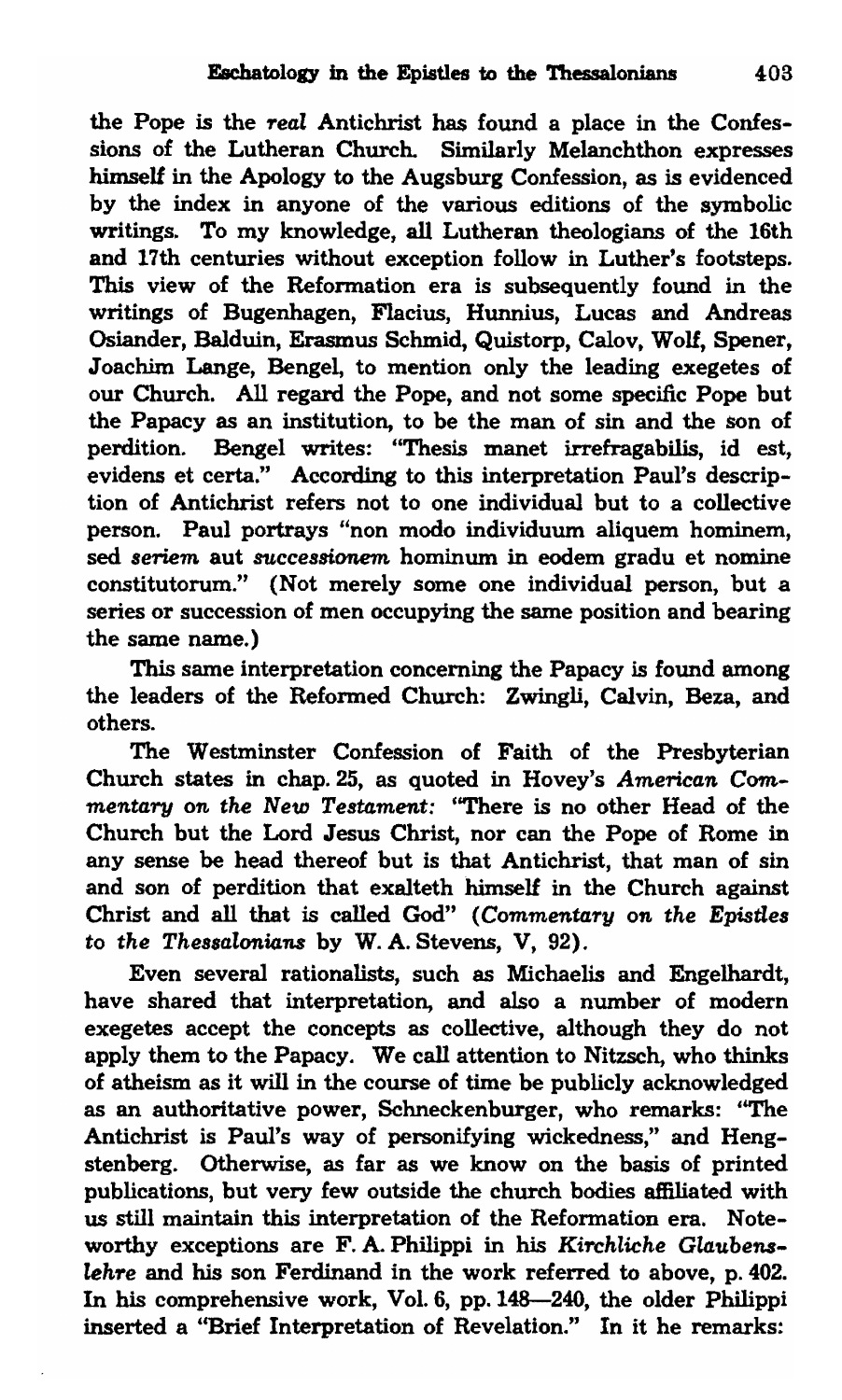"It will not be superfluous to remind the Lutheran Church of our day of several statements in the symbolic writings in which our fathers with holy zeal and with convincing proof maintained the view that the Pope is the Antichrist." (P.176.) He then quotes the pertinent passages of the confessional writings. Philippi refers also to Luthardt's statement in his Doctrine *Concerning the Last Things* (p. 125): "Moreover, it is now universally [!] recognized that the apostle (2 Thess. 2: 3,4) speaks not of a group but of an individual person, who will appear in the latter days," and then makes the following comment, "Alas, the handful of antichiliastic exegetes no longer counts. They might as well take flight to the primitive forests of America. Pars maior meliorem vicit. And yet there is no claim exegetically more arbitrary and unfounded than that 2 Thess. 2: 3, 4 can apply only to a concrete, individual person" (p.181).

And it is noteworthy that also Lenski, the well-known exegete of the American Lutheran Church, maintains this truly Lutheran pOSition. He remarks in his *Interpretation* of *St. Paul's Epistles* to *the Thessalonians:* "The great apostasy is Romanism, its head, the papal succession, called 'Antichrist' in 1 John 2: 18 in distinction from 'many antichrists,' the lesser antichristian powers. All that Paul says agrees with the Papacy and Romanism down to the present day. . .. As the Papacy emerged and the Romish system developed, the Antichrist's *parousia* and revelation occurred. During nineteen centuries no greater apostasy has ever appeared in the visible Church. Nor *can* a still greater one appear. In the papal system the climax has been reached." He quotes approvingly Dr. Franz Pieper's *Christliche Dogmatik,* where Pieper says: "From my own experience I must confess that in my own conscience I was not vitally convinced that the Pope is the antichrist until on the one hand I realized what the doctrine of justification is and what its significance is for the Church, and on the other hand that the Papacy has its real essence in denying and cursing the doctrine of justification and by its show of piety and its claim to be the only saving Church binds to itself men's consciences." Finally Lenski states: "Let me venture to state my personal opinion regarding v.8: the Papacy received its mortal blow by 'the breath of the Lord's mouth' (the Lord's Word) during the Reformation and has shown the effects ever since, without prospect of recovery. Until the time of the Reformation the Papacy ruled practically the entire Church with its fearful deceit; this is not true since that time. The Reformation cast a blight upon the papal rule, a blight that has continued unchecked during the past four hundred years. Who is able to say what the future, prior to the *parousia,* will bring as a further fulfillment of Paul's prophecy? We cannot go beyond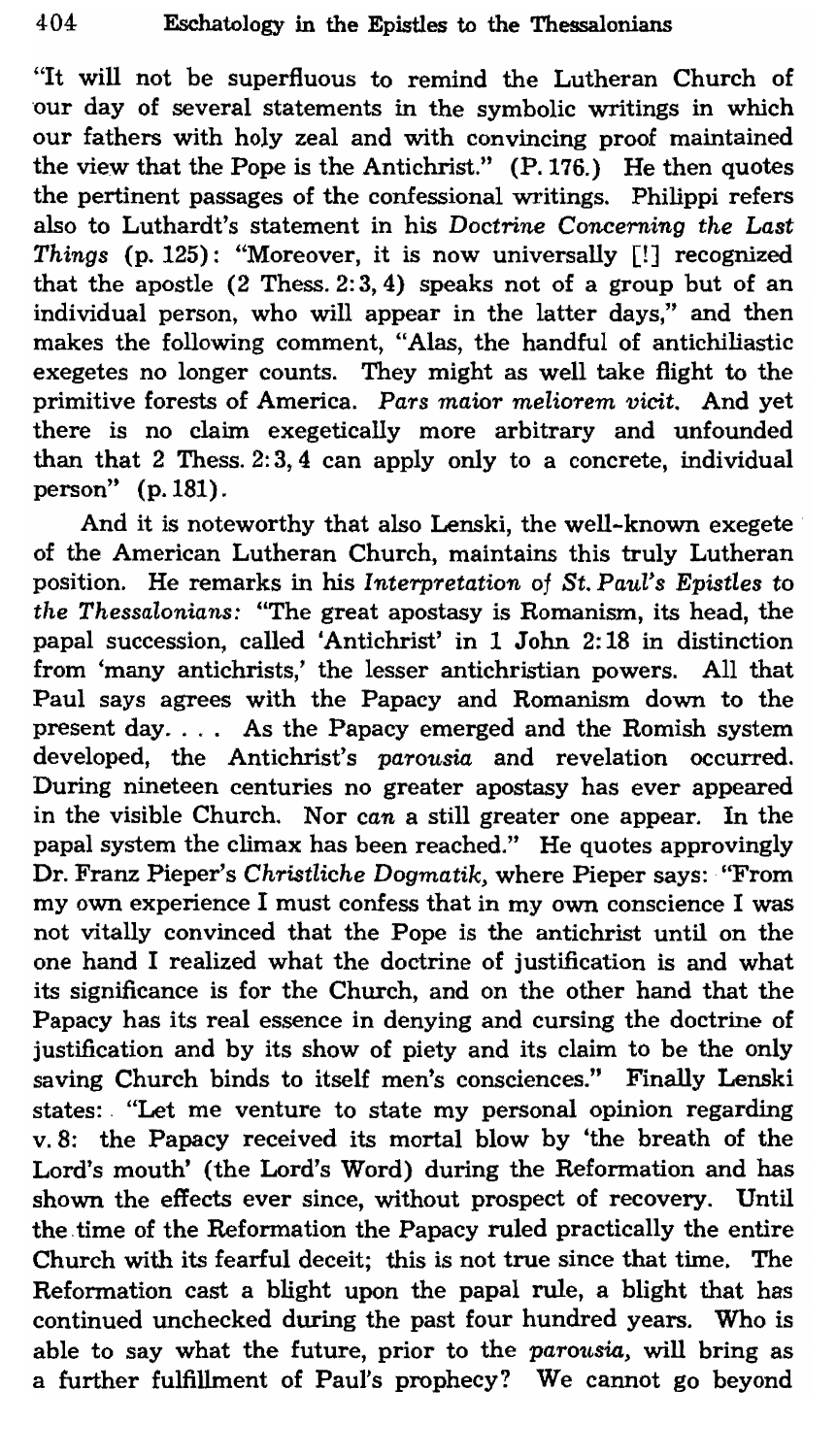Matt. 24: 12 and Luke 18: 8. I look for no superpope at the end, for no pope who shall wield supreme secular power over the world's states and governments." (Pp. 443-446.)

The third interpretation may be called the historical or rationalistic view. According to this opinion the words are to be understood historically as referring to an individual in the past. In that individual the words of Paul may have been fulfilled or not fulfilled. In the latter case, so it is claimed, Paul was simply mistaken. There is, however, a wide difference of opinion as to the identity of that individual. Rationalists understood the man of sin to be one of the Roman Caesars. Hugo Grotius, one of the fathers of rationalism, likewise later Spitta and J. Weiss, thought of Caligula, who commanded that a colossal statue of himself be erected in the temple at Jerusalem. Wetstein thought of Titus, who caused sacrifices to be brought to the Temple. Nero has been particularly favored by many interpreters as the "Man of Sin" of 2 Thess. 2; we name only F. C. Baur, the founder of the Tuebingen School, the Catholic Doellinger, and more recent exegetes, such as Weiszsaecker, Holtzmann, Schmiedel. Other modern exegetes, as Hilgenfeld and Pfleiderer, suggest an ancient heretic; Hammond thought directly of Simon the sorcerer and the gnostics, whose leader he is supposed to have been; Clericus named the leader of the rioting Jews, Simon the son of Gioras, of whose depravity Josephus tells; Whitby regarded the entire Jewish people as the Antichrist; Schoettgen thought of the Pharisees and the rabbis; Harduin surmised the high priest Ananias, who caused Paul to be struck in the mouth. (Acts 23:2.) This great diversity of opinions in itself proves the fallacy of the historical view. This interpretation also overlooks altogether that, according to the specific words of the text, the Antichrist will be seated in the temple of God, in the Church, "not in the hog stable," as Luther on one occasion remarks sarcastically. Communism, Stalinism, Naziism, etc., are not seated in the church, and Modernism does not perform miracles but rather denies the possibility of miracles.

Finally, the fourth, the so-called chiliastic interpretation, needs to be discussed. The chief advocates of that view are Olshausen, v. Hofmann, Luthardt, Baumgarten, v. Gerlach, Thiersch, v.Oettingen, Auberlen, Riggenbach, and others. Here in America this view was formerly defended by members of the Iowa Synod. All of these interpreters find antichristian features in the apostasy beginning in apostolic times and continuing to our day, also more or less in the Papacy. But this falling away will culminate towards the end of the world in a particularly wicked enemy of God, the great Antichrist. Riggenbach writes, "Every historical character has been prepared in a thousandfold manner and appears, when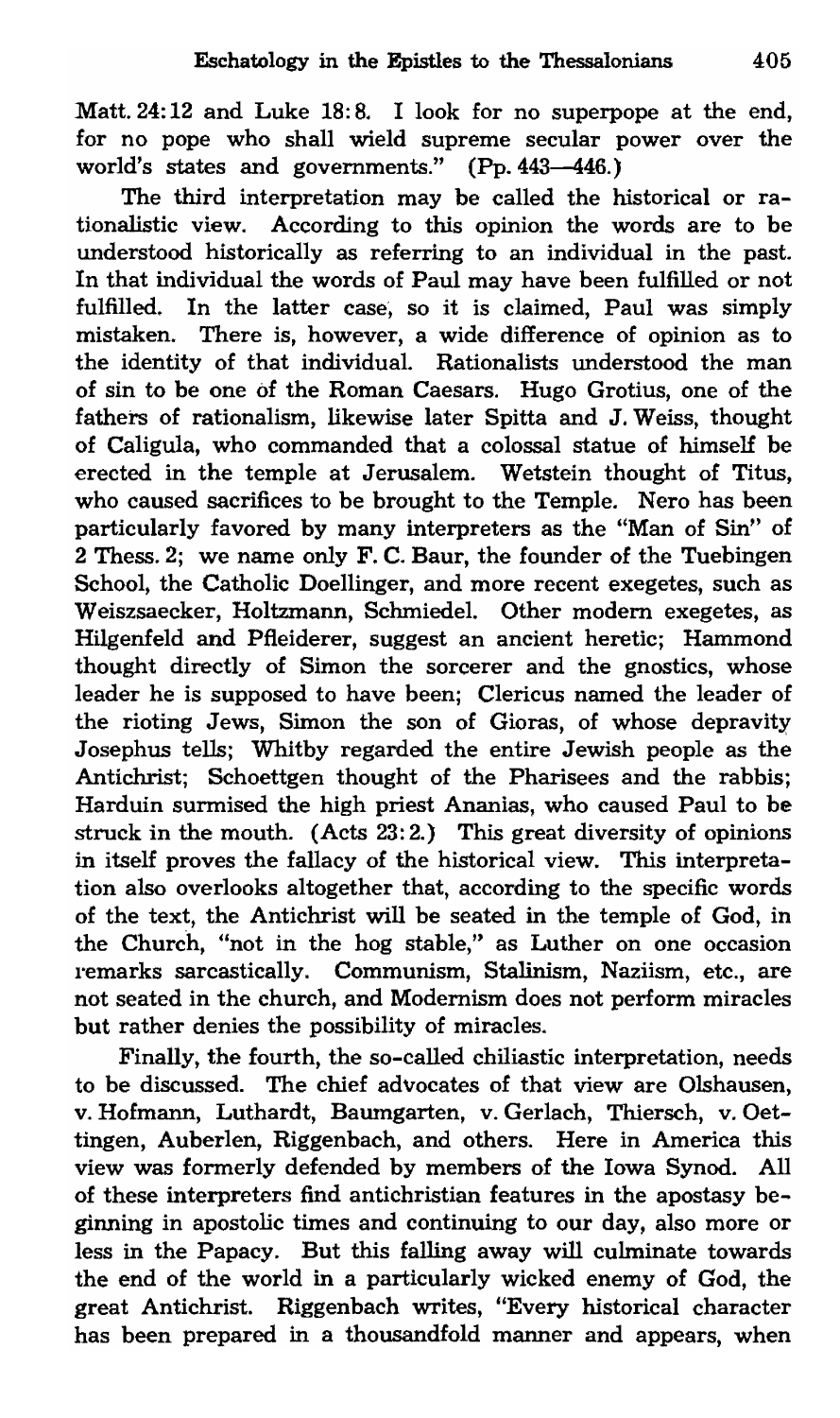he appears, as a son of his particular age; and again the trend of the times will gain undisputed mastery only when some man, perceiving clearly the climactic implications of the spirit of the times, boldly gives expression to the ideas fermenting, only half understood, in a thousand minds, and thus impresses upon his age its distinctive mark and seal." (Quoted by Ferd. Philippi in the treatise referred to above, p. 43.) Luthardt says: ''The earlier teachers of our Church interpreted this prophecy of the Antichrist as referring to the Pope and the position he has occupied in Christendom. And it must be admitted that the Papacy, despite all the piety of a few individual representatives, is an anti-Christian institution, concerning which it is still too early to say whether it will be overpowered or whether it will grow in influence. Perhaps the latter is the more probable. Even so it is improper to call the Pope the Antichrist. Doing so would be an injustice to the Pope and a departure from the words of the apostle. For it must be granted that the Papacy has retained the essentials of Christian truth and it is possible for adherents and defenders of the same to be saved, even though they are exposed to grave spiritual perils. Moreover, it is now generally [?] acknowledged that the apostle is not speaking of a number of persons but rather of one person to appear at the end of history. It is true that the Popes have frequently assumed names of honor to which only God and Christ are entitled, and thus they have been guilty of blasphemy. Men have called them God and Lord, and statements and prophecies of Scripture have been applied to them that actually apply to Christ, for example, Is. 28: 16; Ps. 72: 11; Matt. 28: 18; Rev. 5: 5; but that is still a far cry from the complete usurpation of the place of God and Christ and from the demand to be worshiped as God, both of which are predicated of the Antichrist. No less is it true that the future here foretold has its beginning in the present, in a godless mode of thinking and philosophy of life coupled with a deification of the creature, a tendency which will in ever increasing measure strive with Christianity for ultimate supremacy. But that surely is no more than a preparation for the extreme and final godlessness. The words of the apostle suggest rather than that they actually teach. Although they are clear enough if only we make a thorough study of them, we would rather have them less brief, so that we might be all the more sure of their meaning, also in details. The reason for their brevity is the fact that when Paul had been with the Thessalonians, he had instructed them orally and adequately on that subject. He refers to such oral instruction in v. 5: 'Remember ye not, that, when I was yet with you, I told you these things?'" (The Doctrine Concerning the Last Things, pp. 155, 156.)

Kliefoth says: "The question is: Is the Pope at Rome the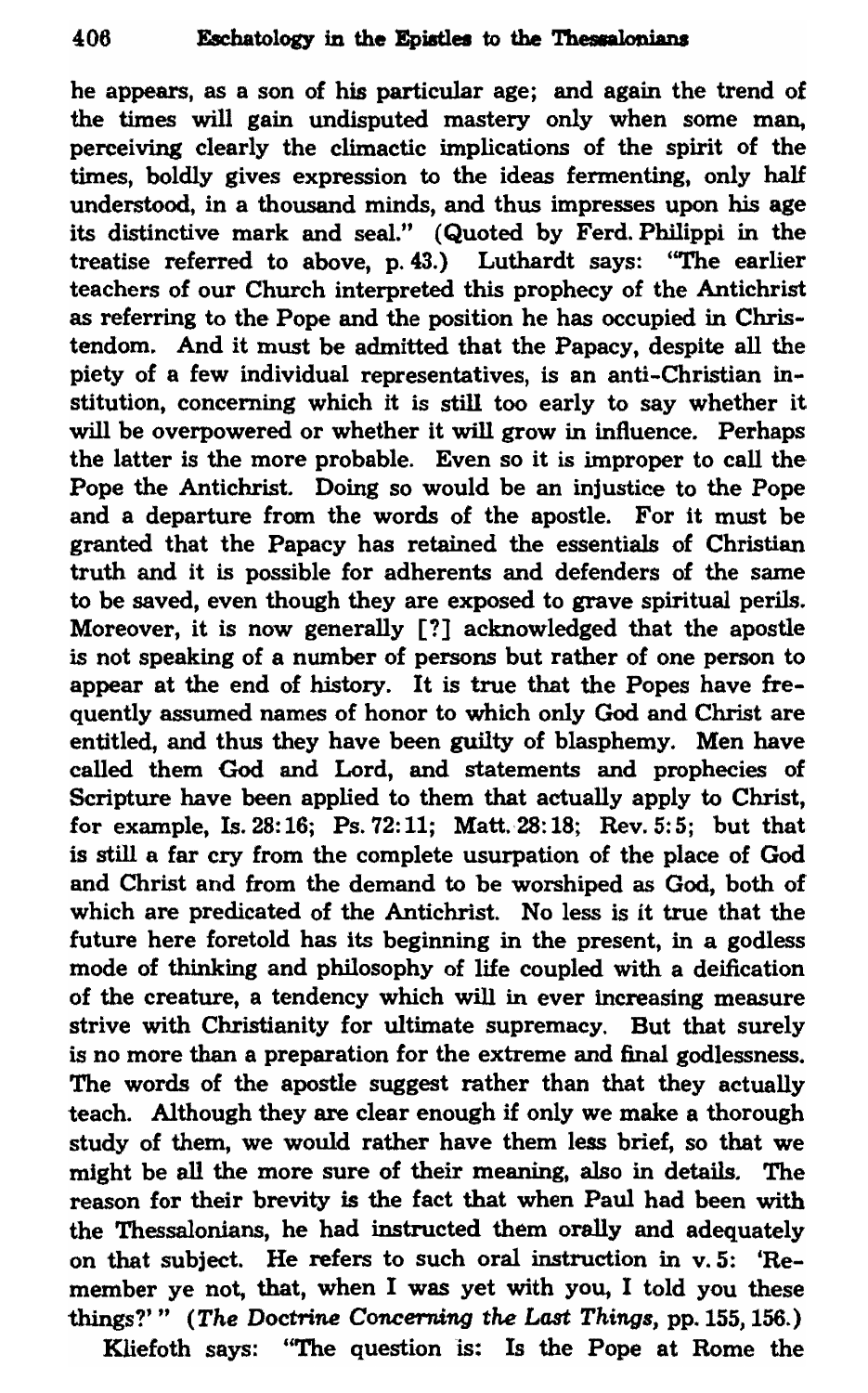Antichrist? or, to define the question correctly: The question is not whether antichrists are to be found within the Papacy and the Roman Church as such, in its doctrine, in its organization, in its worship, etc.  $-$  to that question every Lutheran would have to answer in the affirmative, since every essential error in doctrine is an Antichristian element. Nor is this the question whether any one individual, in the past or in the future, might be the Antichrist, an assertion which has never yet been made. But this is the question, whether in the succession of Roman Popes. whether in the Papacy and its rule over the Roman Church, whether in this institution those manifestations have become, and will continue to become, historical realities which Daniel, chap. 7, designates as the 'little horn,' and  $9:26$  as the  $\frac{1}{2}$ וניר הַבֵּא; which 1 John 2:18 calls 'the Antichrist'; which Paul describes in 2 Thess. 2: 3-12; which Rev. 9:11 presents as the 'Anolliwav and  $11:7$  and  $13:1$  ff. as the beast out of the abyss, and 19:20 as being thrown into the lake of fire.... In spite of what we have said at the beginning of this study, it will not be superfluous to add this concluding remark: when now, for reasons mentioned above, we contest the claim that the Papacy is *the* Antichrist of prophecy, the other question, a question by itself, whether, and what, and how much of, the Papacy is antichristian, is in no wise touched upon. Whatever our confessional writings and our older dogmaticians regarded as antichristian in the Papacy and for that reason rejected, we regard and reject in like manner. Only this is our claim, regardless of how many antichristian features the Papacy reveals, in the light of prophecy, finally another will come who will surpass those antichristian features." *(Christliche E8chatologie,* pp. 217, 224.)

These chiliastic interpreters for the most part suppose the Antichrist to be an earthly ruler. Hofmann speaks of an *"Antiochus Tedivivu8/'* Olshausen thought of an incarnation of Satan. When Napoleon I appeared, many believed him to be the Antichrist. Dr. J. A. Seiss of Philadelphia in his day regarded Napoleon III as the Antichrist. In times of great excitement, as for example, in times of world wars, when many will turn to the Scripture, especially to the apocalyptic chapters and books in the hope of finding there a foundation for their hopes and fears, almost every person of prominence is identified as the Antichrist.

Which of these interpretations is the correct one, which of them agrees best with the text and history? If only we will note carefully every word, all uncertainty as to their meaning disappears. The Antichrist cannot be an individual, since the first traces of his activity date back to apostolic times, 2 Thess. 2: 7, and he will continue until the return of Christ, v.8. Thus Calov, the able Lutheran exegete of the 17th century, remarks correctly in his *Biblia*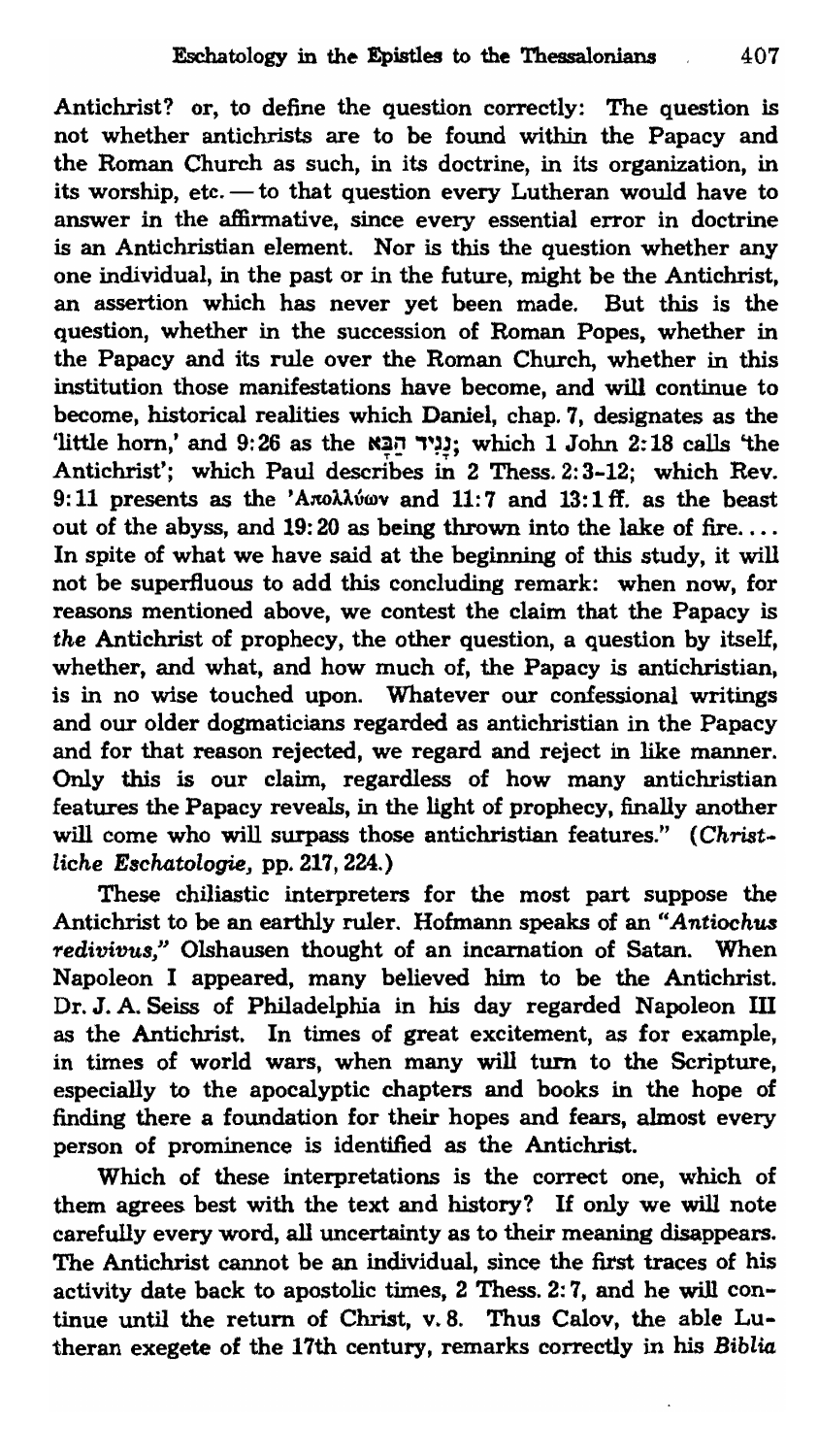*Illustrata: "du'l'at ille homo peccati usque ad diem ext'l'emi* judicii, *quod de uno individuo dici nequit."* Either the Antichrist is a collective concept or Paul was totally in error or the Epistle is not genuine. It is objected that the various expressions of the text must necessarily refer to individuals: man of sin, son of perdition, that wicked, etc. But all these expressions may also be understood collectively. In Scripture we find a vast array of analogous expressions. We need only to recall the terms occurring again and again in the Psalms: ''the righteous one," ''the wicked one," ''the enemy," "the adversary," or the expression so frequently used by the prophets: "daughter of Zion," or in the dissertations of the Lord: "the hireling," "the wolf." We might compare passages like Matt. 22: 21; "Render, therefore, unto Caesar the things which are Caesar's; and unto God the things that are God's." (Not Julius Caesar, but any government is meant.) Incidentally, this last passage sheds light on the change from the masculine  $\delta$  xatexwy to the neuter  $\mathbf{\dot{v}}$  xa $\mathbf{\dot{v}}$  (Caesar-government). Cp. also John 19:12; Acts 25: 8, 10, 11, 12. Matt. 12: 35 might be used for comparison: "A good man out of the good treasure of the heart bringeth forth good things; and an evil man out of the evil treasure bringeth forth evil things"; also John 5:43: "I am come in My Father's name, and ye receive Me not; if another shall come in his own name, him ye will receive"; likewise 2 Tim. 3:17: "That the man of God may be perfect, thoroughly furnished unto all good works." In these passages the expressions which in most instances are preceded by the definite article do not refer to a specific individual, but are to be understood collectively. We might add that the very section under consideration suggests the collective interpretation by an analogy. We have seen that in 2 Thess. 2: 6,7 the masculine and the neuter,  $\delta$  xatéxwv, "he who letteth," and to xutéxov, "what withholdeth," a person and a system, an order, are used interchangeably. All exegetes agree that by both expressions the same thing is meant. Then certainly we are equally justified in accepting as collective concepts the expressions "man of sin," "son of perdition," "who opposeth," and "that wicked," since they are used interchangeably with the abstract neuter, impersonal terms, "falling away," ἀποστασία, and "iniquity," ἀνομία, which evidently designate the same phenomenon. Finally, as we have seen, v. 8 plainly refers to Is. 11:4. The words "Whom the Lord shall consume with the spirit of His mouth and shall destroy with the brightness of His coming" are but a free rendition of the Old Testament words: ' the Messiah "shall smite the earth with the rod of His mouth, and with the breath of His lips shall He slay the wicked." It is plain that the wicked one referred to by Isaiah is not some specific individual, but a collective personality, a generic term; hence this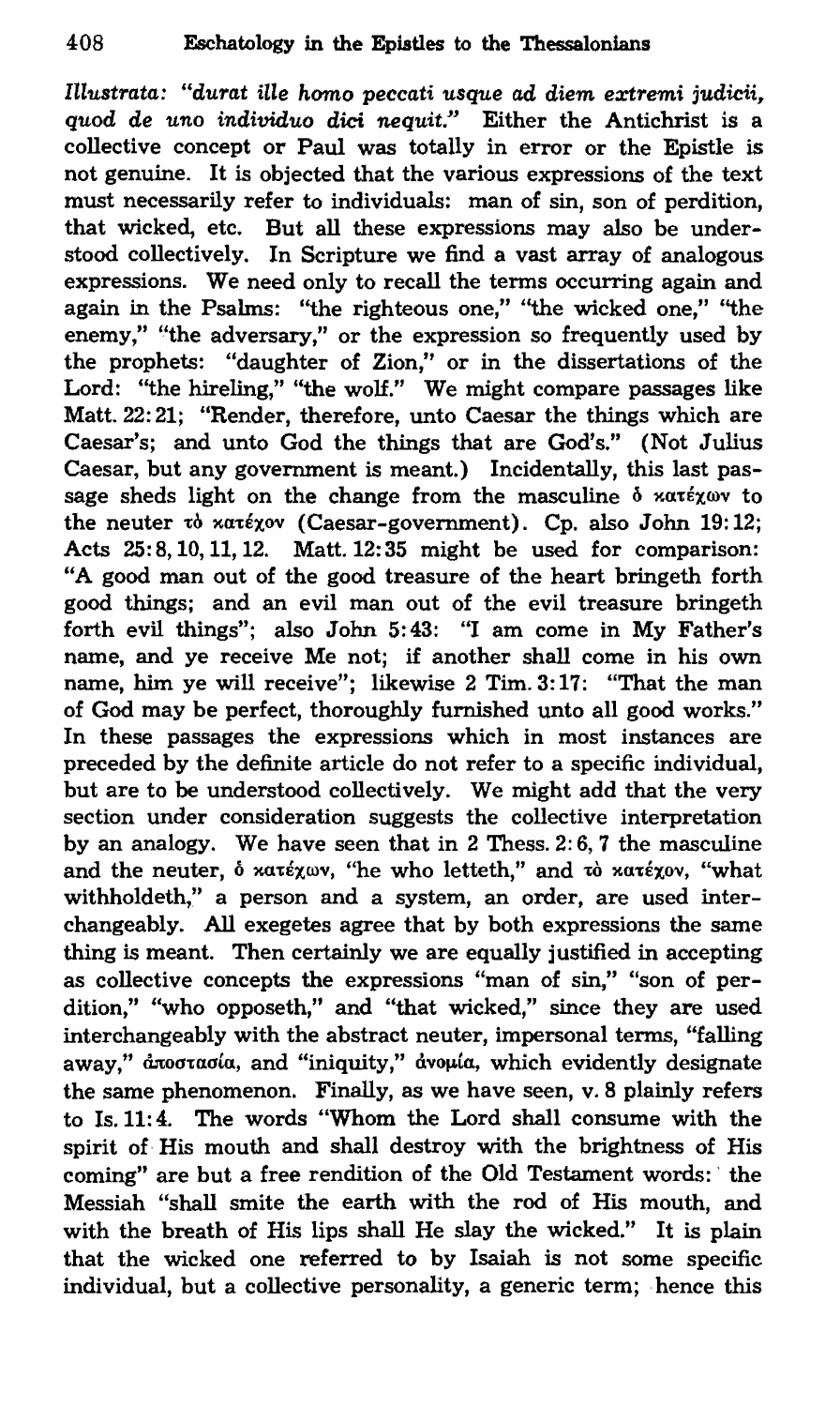is the most natural interpretation of Paul's adaptation of the prophetic words to the Antichrist. If, finally, we ask why Paul chose this manner of expressing himself - which has caused so much misunderstanding - that question, too, can be answered. Repeatedly we have seen that Paul bases his portrayal and his expressions on Dan. 7-11. There Daniel first describes Antiochus Epiphanus as a type of the Antichrist, and in close connection with this description he adds a prophecy of the Antichrist himself, chap. 12. Borrowing from that analogy, Paul here also speaks of the Antichrist as of one person.

The fact is that in the Pope and his adherents we find all the earmarks of the Antichrist, all the "notae antichristi," as our fathers used to say. We need only think of the claim of the Pope that he has the right to ignore all divine and human authority; of his forbidding the use of the Bible; of his passionate lust for temporal power and authority up to the point of claiming infallibility; of his repeal of divine commandments and the imposition of human commandments (celibacy). He pennits what God has forbidden and forbids what God pennits. Not only does he take it upon himself to prescribe the manner of divine worship or to formulate articles of faith, but he even makes salvation dependent on accepting his divine authority. We recall his condemnation and anathematizing of the central doctrine of Christianity, justification by grace for Christ's sake through faith. He makes himself God, accepts and demands divine honor and worship, he is an anti-God and Antichrist. Scripture passages which refer to Christ (Is. 28: 16; Ps. 72: 11; Matt. 28: 18; Rev. 5: 5) he applies to himself. We recall his tyranny over the Church, the temple of God, his lying wonders in ancient and modern times, his fraud with regard to relics, his stigmatizations (Lourdes, Louise Lateau). Some Popes were charged with sorcery. Although a mere man, the Pope assumes the highest authority, not only on earth, but also in heaven, by indulgences, canonization, transubstantiation, etc. To expatiate on these and other statements in detail and cite historical proof for each one would be a major assignment in itself. Some valuable material is to be found in the recent book of C. B. Gohdes: *Does the Modern Papacy Require a New Evaluation?*  One point, however, should be mentioned, namely, that undercurrents presaging the coming of the Antichrist were in evidence already in apostolic times, the "semina erroris et ambitionis," particularly with reference to lust for power. We recall Paul's warning to the elders of Ephesus: "For I know this, that after my departing shall grievous wolves enter in among you, not sparing the flock," Acts 20: 29; Peter's warning: "Feed the flock of God which is among you, taking the oversight thereof, not by con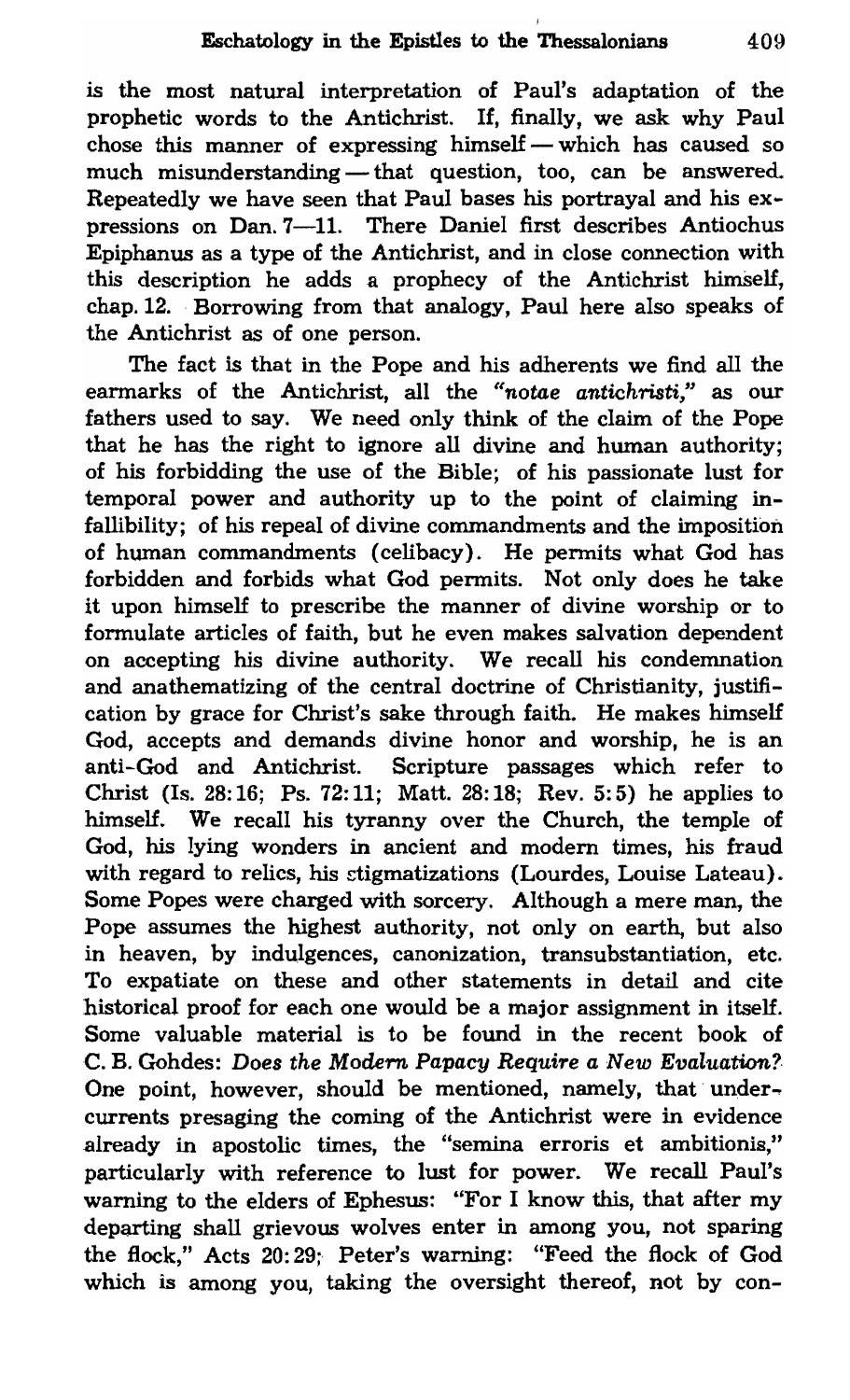straint, but willingly; not for filthy lucre, but of a ready mind; neither as being lords over God's heritage, but being ensamples to the Bock," 1 Pet. 5: 2, 3; and in connection with the latter the testimony of the First Epistle of Clement, dating back as far as the first century (1,44): "Our apostles recognized through our Lord Jesus Christ that quarrelings would arise over the office of the bishop." A detailed account of the gradual rise and later development of Popery will fully substantiate the truth of Luther's statement in the Smalcald Articles (quoted above): "The marks (all the vices) of the Antichrist plainly agree with the kingdom of the Pope and his adherents."

It will be well to add a few words regarding Luther's position. It is Luther to whom the Church is indebted for the correct appraisal of the Antichrist and his exposure and unmasking. It is very interesting and significant that Luther, as time went on, gradually saw the facts more clearly and expressed himself more definitely, as the following quotations show. As early as December 11, 1518, Luther wrote to a friend, W. Link: "I wish to send you my humble observations that you may judge whether I am right in suspecting that the true Antichrist, as portrayed by Paul, is the one who rules at the court of Rome; that he is today more vicious than the Turk, I believe I am able to prove" (St. Louis Edition, XV: 2430). These suspicions soon grew into certainties, but for some time he was reluctant to express himself publicly, Instead, he whispers his thoughts to his confidential friend Spalatin in a letter dated February 13, 1519, in which he writes: "I am also examining the decretal of the Popes in preparation for my debate, and (I am whispering this into your ear) I do not know whether the Pope is not the Antichrist or his apostle, so shamefully (I am telling you the truth) does he pervert Christ and crucify Him in his decretals." (XXI a: 156.) In the resolutions for the Leipzig Debate, which he completed August 15, 1519, he goes a step farther when he says: "If the Pope claims the sole authority to interpret Scripture, then he is worse than Lucifer and all heretics." But all the while his utterances are still conditional, and even in the early months of the year 1520 he is still reluctant and uses the hypothetical form: "If the Pope. , . then he is the Antichrist." In February, 1520, when he received the treatise on the spurious donation of Constantine, written by Laurentius Valla, published by Ulrich von Hutten, Luther expressed his reaction to the contents in the fol-· lowing words to Spalatin (XXa: 234): "I am in such anguish that almost I do no longer doubt that the Pope is the real Antichrist, whom, according to universal opinion, the world is expecting, so accurately everything that he lives, that he does, that he speaks, that he orders, agrees to this view." A short while later he again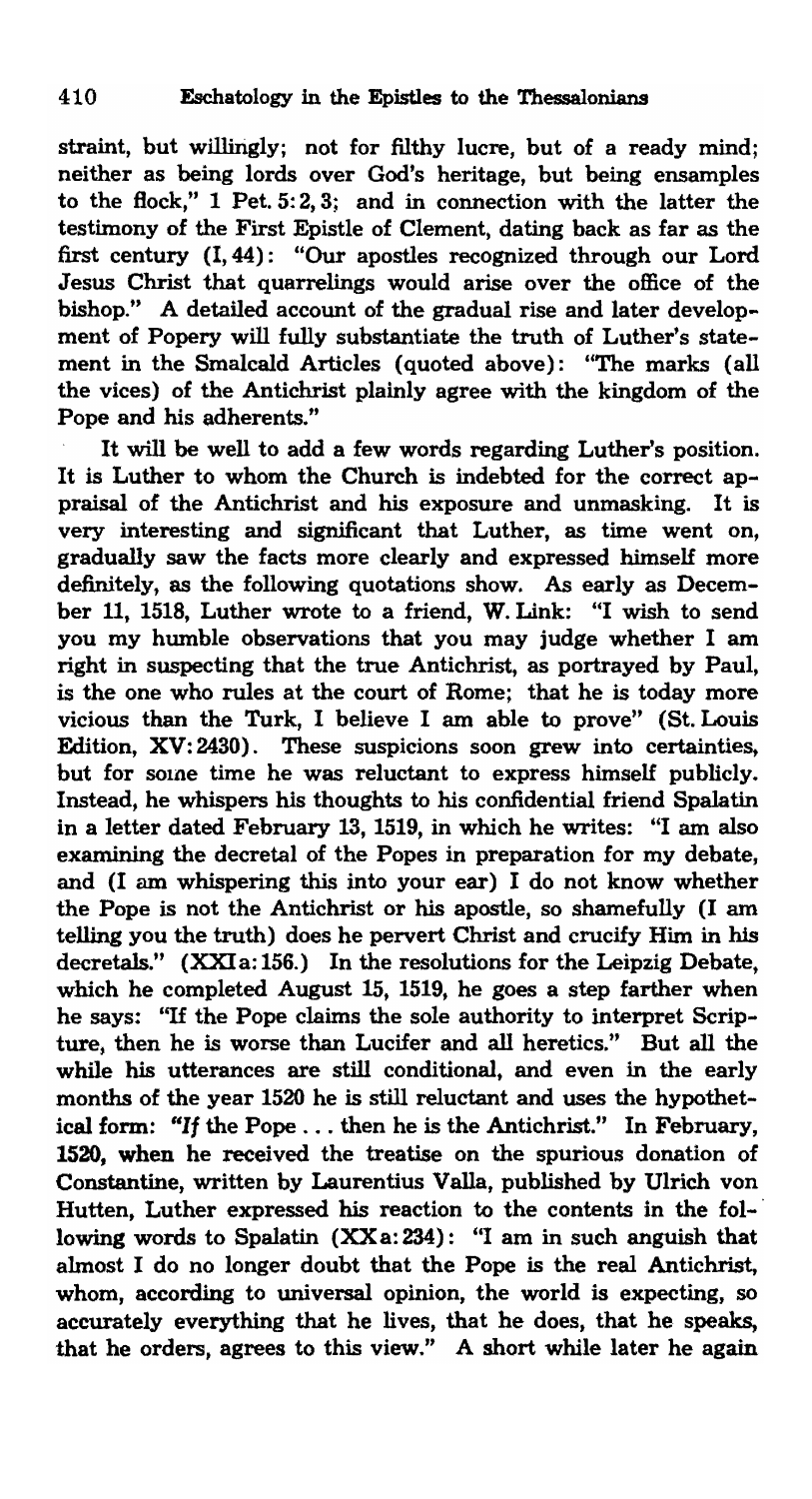expresses himself with great caution, proving that he did not proceed rashly and without forethought in this whole matter. In replying to the book of Prierias he says: "If this sentiment prevails in Rome and if that is being taught with the knowledge of the Pope and the cardinals (which I hope is not the case), then I must herewith express myself freely and openly that the Antichrist is seated in the temple of God and that he rules in yonder purple-colored Babylon in Rome and that the Roman curia is the synagog of Satan." (XXa: 184.) Soon thereafter, however, he published the two writings "To the Christian Nobility of the German Nation Concerning the Reform of the Christian Estate" (X: 266) and "The Babylonian Captivity of the Church" (XIX:4), in which he identifies the Papacy directly, without "ifs" or "buts," as the Antichrist, and in a letter dated August 18, 1520, addressed to the Augustinian Vicar John Lang, he confesses with regard to the first of the two books just mentioned: "Here in Wittenberg we are convinced that the Papacy is the seat of the true and real Antichrist, and we believe that, for the sake of the salvation of souls, we are permitted to take every possible action against his deception and villainy. For myself, I declare that I owe the Pope no other obedience than that which lowe the real Antichrist." (XV: 1638, . 1639.) For that reason, from that time on, he repeatedly expressed the conviction that Judgment Day would soon occur. His certainty that the Pope was the Antichrist became forever unshakable when the papal bull of excommunication was delivered to him. Then he wrote at once to Spalatin under date of October 11, 1520: "Now I am much freer, since I have finally become certain that the Pope is the Antichrist and has become manifest as the seat of Satan." (XV: 2463, 2464.) When in the beginning of November of that same year he issued his reply "Against the Bull of the Antichrist," he gave that treatise the title *"Adversus* Execrabilem Antichristi Bullam" and concluded with the words: "If the Pope will not revoke this bull and condemn it and in addition punish Dr. Eck and his associates, the followers of that bull, no one need doubt that the Pope is God's enemy, the persecutor of Christ, the disturber of Christianity, and the real Antichrist." (XV:1475.)

From that time on the term "Antichrist" for the Pope becomes Luther's slogan. When shortly thereafter the Reformer burned the bull of excommunication and justified that burning in a special publication, "Why the Books of the Pope and His Disciples Have been Burned by Dr. Martin Luther" (XV:1619), no trace of any "ifs" or "buts" appeared, but throughout the entire book this thought was stressed with all clearness: the Pope, not Leo X, not some other Pope, no, the institution, the Papacy in itself is the "abomination and stench to which Christ refers Matt. 24: 15 and also St. Paul."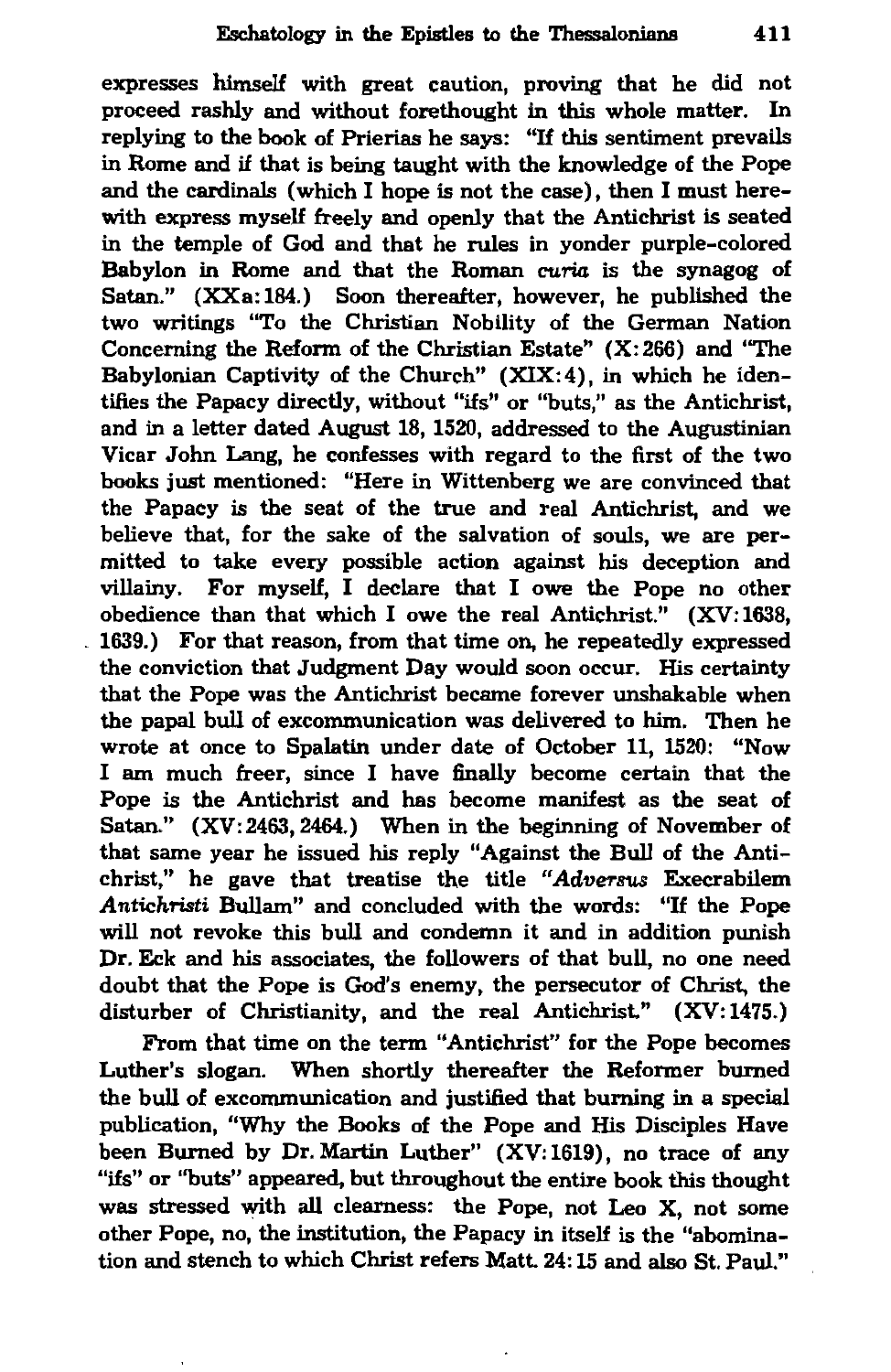(XV:1627.) In the beginning of the year 1521, therefore, he asks all booksellers and readers of his early books to burn his earlier writings on indulgences since at that time he had not yet known that the Pope was the Antichrist. Luther continued to hold to this conviction to the very last, and to prove that would simply require to copy the passages from Luther's writings. That he calls the Pope the real Antichrist in the Smalcald Articles, twice referring to 2 Thess.2, is universally known *(Triglotta,* 474,514). No expression is too strong for him. The Pope is to him more dangerous than the Turk, yes, a very devil in disguise. Accordingly, when in the year 1545, in his publication "Against the Papacy at Rome Instituted by the Devil," he breaks with the Pope, he writes: "Thank God, no good Christian can now believe differently than that the Pope is not and cannot be the head of the Christian Church nor the representative of God or Christ, but that he is the head of the accursed church of the worst knaves on earth, the representative of the devil, an enemy of God, an adversary of Christ and disturber of the Church of Christ, a teacher of all lies, blasphemy, and idolatry; an archthief and robber of churches, of the power of the keys, of all possessions both of the Church and of earthly lords; a murderer of kings, an instigator of all manner of bloodshed, a pander above all dealers in prostitution and immorality, also of that which dare not be mentioned; an Antichrist, a man of sin and son of perdition, a real *Baerwolf* [Werewolf,  $\lambda v \times \hat{v} \times \hat{v} = 0$ manwolf, monster]. Whoever is unwilling to believe it, let him perish with his god, the Pope. As a called teacher and preacher in the Church of Christ, obligated to speak the truth, I have herewith done my part. He that wants to stink let him stink, he that wants to be lost let him be lost; his blood be upon his own head" (XVII: 1114).\*} *The Lutheran Church Quarterly* (October 1937, p.414) aptly remarks: "The unbounded rage of *Das Papsttum zu*  Rom *vom Teufel gestiftet* did not arise from any personal hatred or from mere indignation at the attitude of the princes of the Church, but it sprang from the conviction that here was an anti-Christian principle which endangered his [Luther's] own salvation, which would rob him of the certainty of his faith, which attacked his very soul. In every case it was a life question."

<sup>\*)</sup> Luther's writings, we need hardly state, abound in passages in which he uses the term "antichrist" in a wider sense. He says, ''The Pope with the Turk" is the Antichrist, "the true Antichrist." He explains this by saying that the Turk, like the Pope, rejects Christ as the Savior. Elsewhere he says that "the Turk is not such an Antichrist as the Pope." No one who has read Luther is unfamiliar with this grouping of the two antichristian powers - nor, let it be added, with his identification of Man of Sin and the Papacy in the specific sense.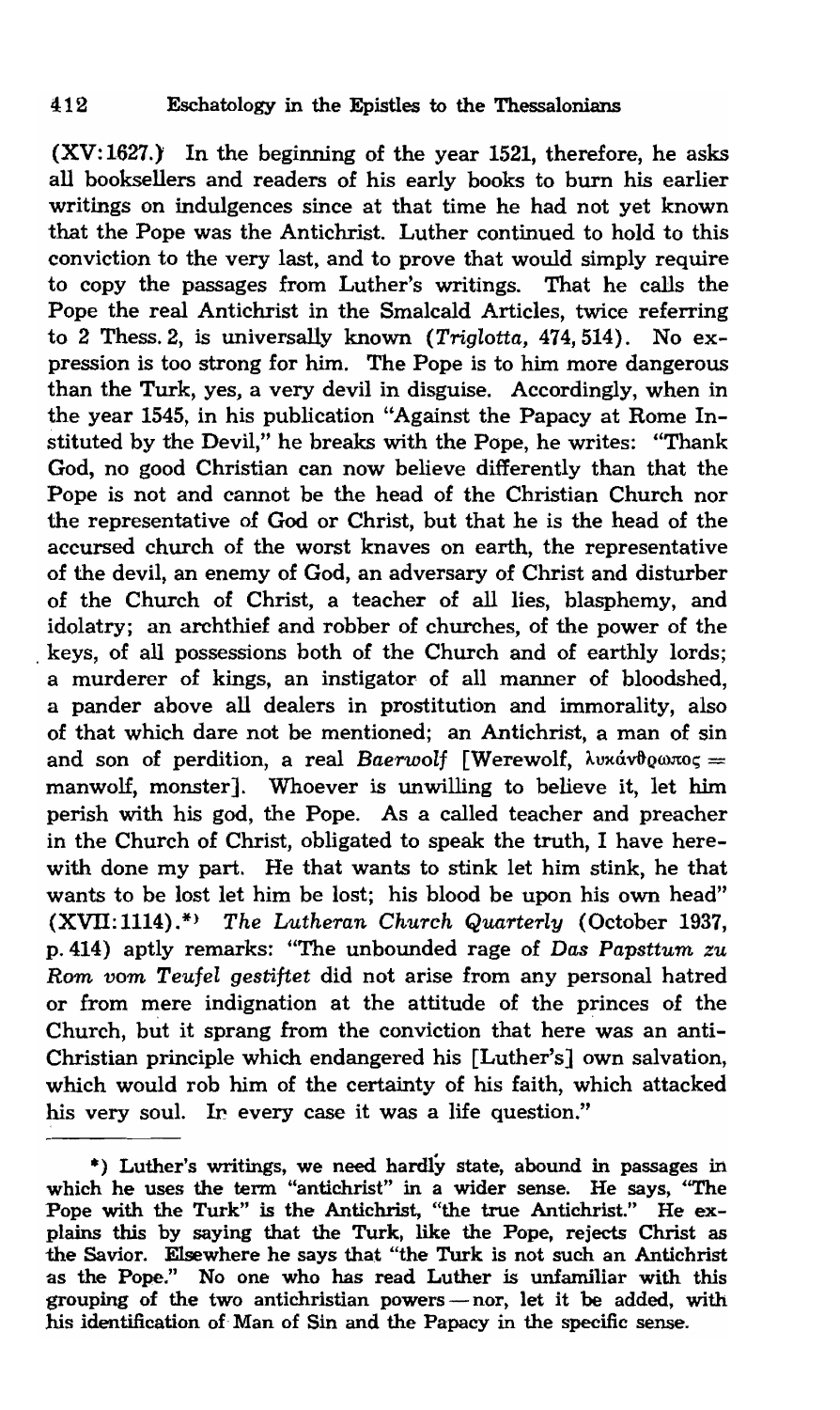And why is the Pope the Antichrist? On what does Luther base that claim in the Smalcald Articles? He recites not a long list of external and historical facts, although occasionally he makes use also of this kind of evidence; nor does he quote chiefly the Revelation of St. John; no, Luther turns to the Gospel and concludes: The Gospel teaches that we are to be saved alone through Christ and by faith. This doctrine the Pope will not tolerate but, posing as Christ's representative, denies salvation to Christians unless they obey his commandments. That is the worst, the most diabolical, the most antichristian and ungodly wickedness of which a man can be capable, to make his commandments the determining factor in man's salvation. That is the greatest blasphemy of Christ and the Gospel; and that is exactly what the Pope does, and for that reason the Pope is the Antichrist and the worst of all of Christ's enemies.

Now to return from this excursus to a final difficulty in 2 Thess. 2: 6, 7, namely, to the question who is meant by  $\delta$  xaréxav or τό κατέχον. These terms also have been interpreted variously. According to the text they evidently denote a power which can be thought of in the masculine as well as in the neuter. Exegetes have thought of Paul himself with his intercession, or of the college of apostles (Zwingli), or of the office of the ministry as such, or of Christ, the good Shepherd (Hengstenberg), or of the proclamation of the Gospel (Calvin), or of the angels, or of the Christians of that day, or of the spirit of true nationalism, by which the spirit out of the abyss was held back (v. Hofmann and Luthardt), and various other interpretations. It is readily seen that all such views fail to do justice to the text. In our opinion only two interpretations come into serious consideration for a possible choice. The one is the view that divine omnipotence is meant, which orders and regulates everything, which also hinders and holds back, which alone determines the time and the hour for everything in the world and in the Church, which also determines the appearance as well as the end of the Antichrist. This view would explain perfectly the change from the masculine to the neuter. Divine omnipotence is here personified, just as the Antichristian wickedness is personified. This is the interpretation of Philippi and others. But this view also involves a difficulty. What shall we make of the expression in v. 7 "Only he who now letteth will let, until he be taken out of the way"? It would indeed be unusual that God's omnipotence should be spoken of in so obscure and indefinite a manner. And may God's omnipotence and God Himself ever be said to be taken out of the way? For that reason we regard the second interpretation as the *more* fitting and correct. Tò xatexov, "what withholdeth," is the Roman Empire with its